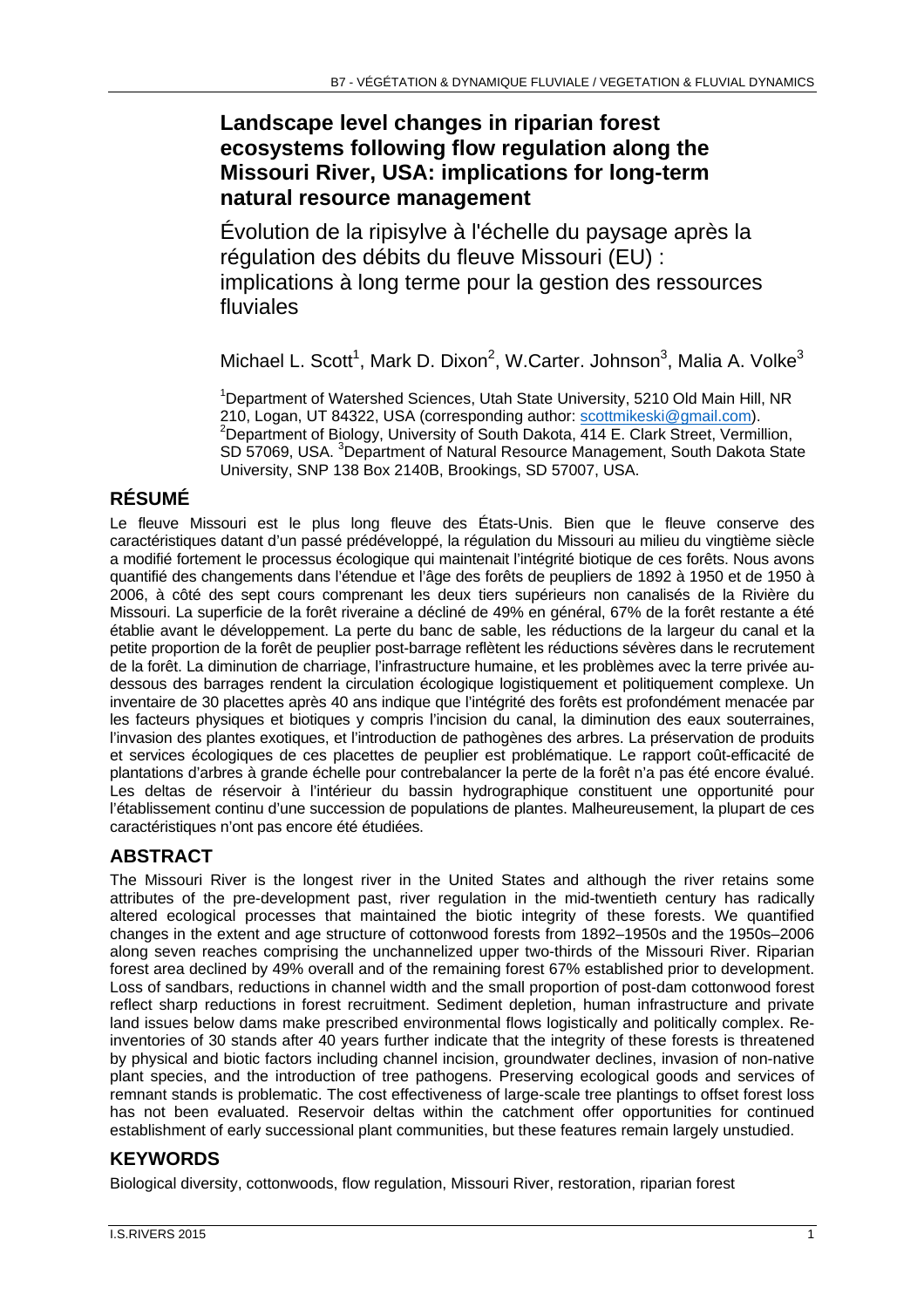#### **INTRODUCTION**

Large dams provide clear and tangible short-term socioeconomic benefits, which have come at the expense of longer-term and sometimes subtle ecological changes to riverine ecosystems. On a global scale, dams profoundly modify river hydrology as well as patterns of ecological diversity that are created and maintained by regionally distinctive fluvial geomorphic processes. Regional biodiversity also is threatened by the physical disruptions created by dams, constraining the ability of some species to adjust their spatial distribution in response to shifts in climate. Flow-controlled rivers are likely to be further stressed by projected future climate change, in turn, threatening water quality and quantity to meet human needs and maintain biodiversity and ecological goods and services. Because most large dams were constructed in the past half-century, we are only now beginning to understand the social and ecological scope of these changes. The response of long-lived organisms like riparian cottonwoods to natural or anthropogenic changes in flow regime can take decades or centuries to express themselves. Thus, a long-term and broad scale understanding of how riverine and riparian resources have responded to flow and land-use drivers of change is needed to inform future adaptive resource management strategies.

Given the lack of quantitative evidence regarding the historical status and trends of cottonwood forests along the Missouri River and the ecological status of current forests, our objectives were to provide a quantitative, landscape level assessment of long-term cottonwood forest dynamics along the upper Missouri River, USA. Such information can inform efforts by the U.S. Army Corps of Engineers to develop and implement plans for mitigating habitat loss and restoring cottonwood forests, in accordance with mandates to protect Bald Eagle habitat under the Endangered Species Act (USFWS 2003).

#### **1. METHODS**

#### **1.1 Study site**

The Missouri River traverses a wide range of climatic, topographic, and ecological conditions, crossing three physiographic divisions (Rocky Mountains, Interior Plains, Interior Highlands) and thirteen terrestrial ecoregions between its origin near Three Forks, Montana and its confluence with the Mississippi River near St. Louis, Missouri (Figure 1). Prior to extensive development, the river was geomorphically active and diverse, with a shifting sand-bed channel, islands and sandbars, heavy sediment loads and high turbidity driven by a dynamic and variable rain and snowmelt hydrograph. Fluvial geomorphic processes have been greatly altered by flow regulation throughout much of the Missouri catchment, with lowered peak flows, and declines in sediment transport.



Figure 1. Study segment numbers and major dams. Reservoir segments are shown in light blue, remnant floodplain segments in red and locations of major dams in black.